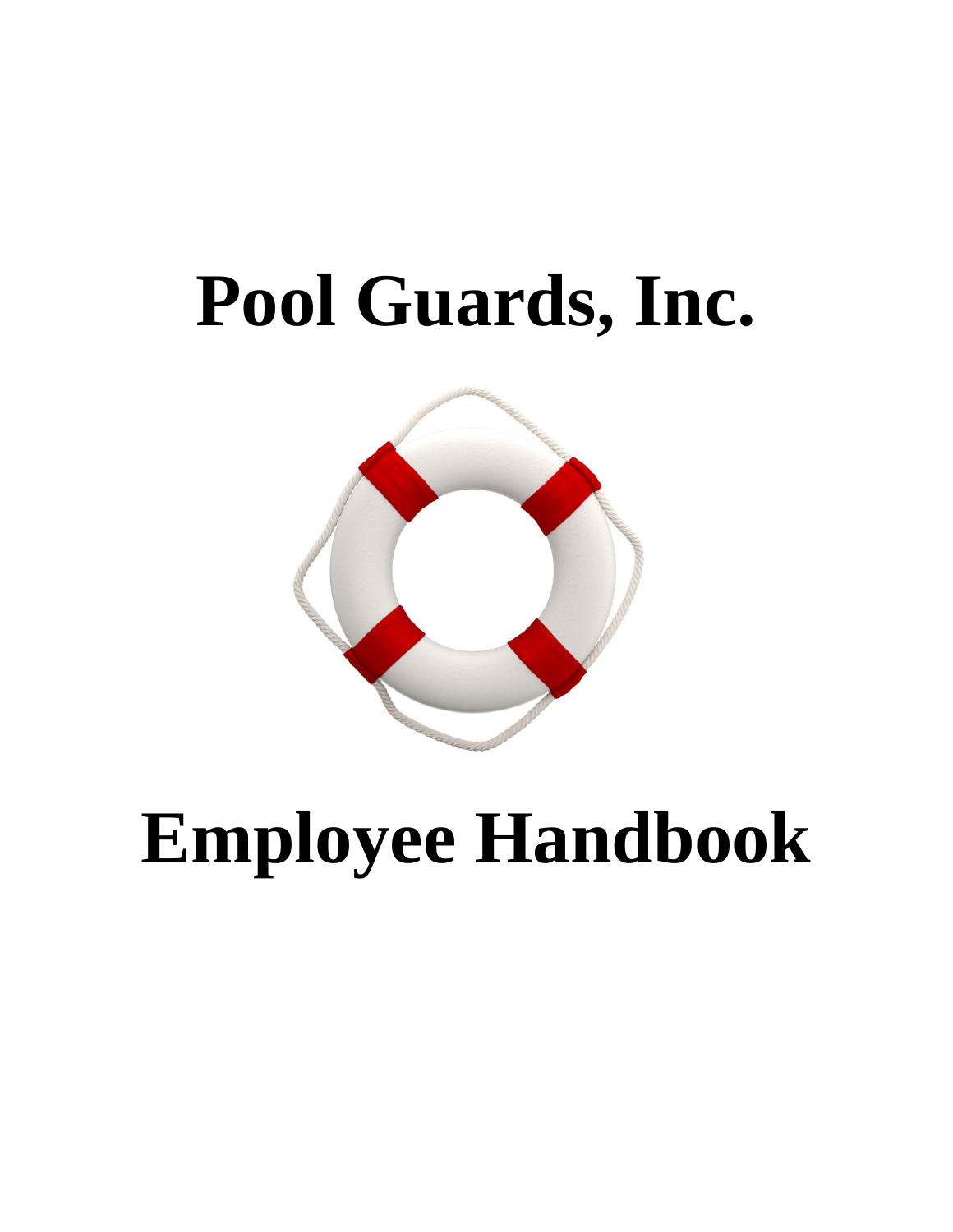## **Table of Contents**

#### Introduction

#### Employee Responsibilities

Rules and Regulations Chemical Handling Employee Health Precautions

#### Company Policies

Job Descriptions Employee Paperwork **Certifications** Uniforms Finding Substitutes Timekeeping System Payroll Payroll Discrepancies Inclement Weather Policy Harassment Handling Problems / Contacting the Office Swimming Lessons End of the Season

#### Forms & Records

Daily Maintenance Sheet Health Department Forms Accident Report Conflict Form

#### Daily Duties

Pool Rules Enforcement Pool Chemistry Chemical Testing Chlorine / Bromine Test PH Test Chemical Adjustment Pool Cleaning & Maintenance Backwashing Brushing Vacuuming Cleaning Procedures for Fecal Matter / Vomit in Pool Other Duties Bathroom Facility Maintenance

#### **Operations**

Flow meters Pumps **Chlorinators** 

#### Conclusion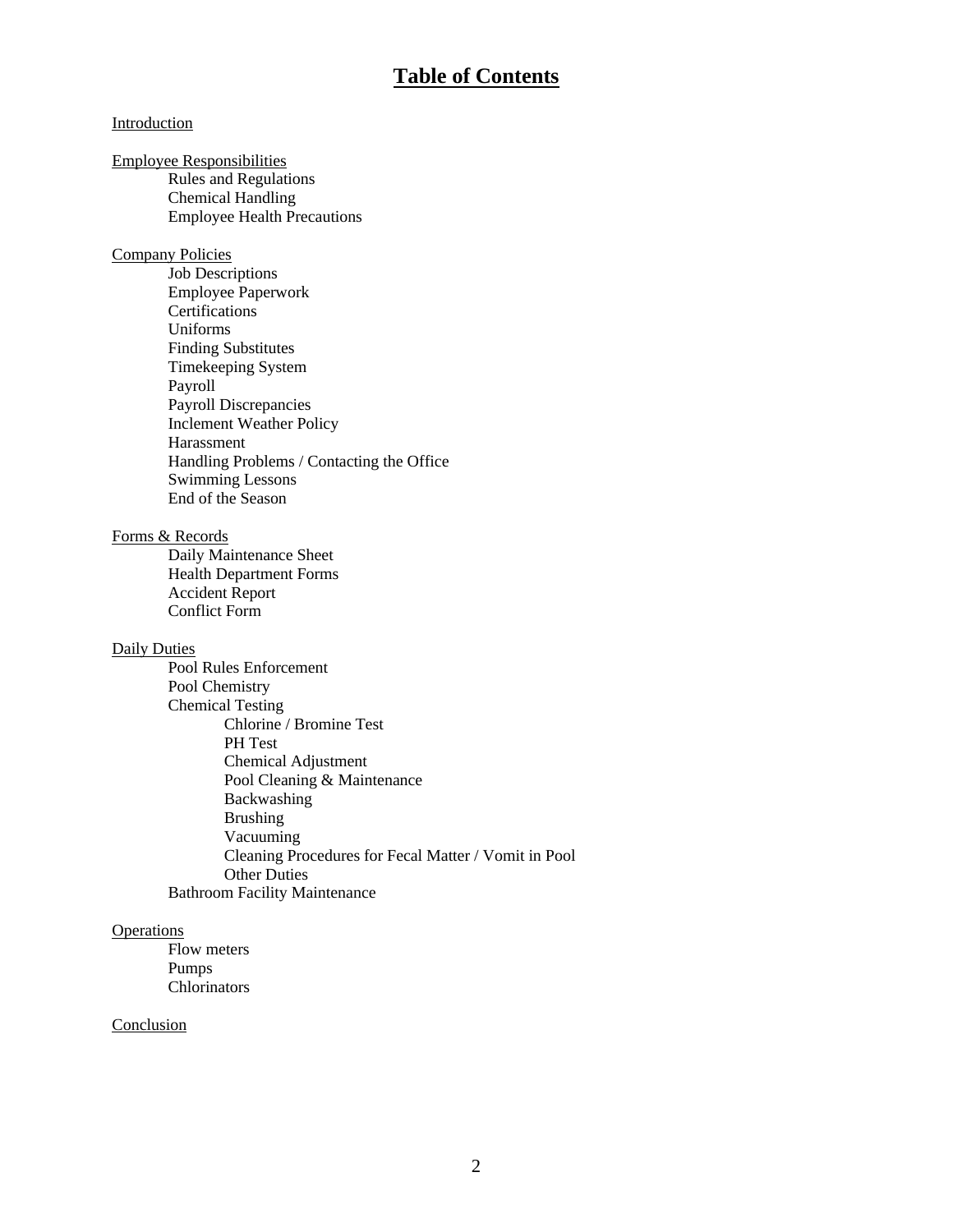# **Introduction**

Our swimming pool management company, Pool Guards, Inc. was founded by Australian Olympic swimmer Ross Seymour . Mr. Seymour is one of the Chicagoland's most experienced full-service pool managers, specializing in personnel, renovations, repairs, and management of commercial swimming pools, primarily homeowner associations. Our company currently operates roughly 65 association pools, of which approximately 50 are staffed. We also service and maintain roughly 40 residential in-ground pools.

Pool Guards, Inc. is comprised of Lifeguards, Pool Managers, and Supervisors all working together in one united team.

Our main objective is to provide our customers with a pool facility that is 1. SAFE, 2. CLEAN, and 3. ENJOYABLE

## **OUR MISSION STATEMENT:**

Pool Guards Inc.'s Mission Statement

Pool Guards, Inc. main objective is to provide the best possible service to every client.

- We are committed to:
- Providing a safe swimming environment for our patrons
- Creating a rewarding work experience for our employees
- Treating our customers with respect and providing an excellent customer service

This manual is designed to help you understand what is expected of you as a Pool Guards, Inc. employee, and it gives you basic information about company policies and procedures. We are looking forward to a very successful and safe season.

#### **Communication:**

All members of Pool Guards, Inc.'s team are available to you at all times. We are open to hearing your ideas and suggestions.

If you feel that there is anything that we need to know about, please do not hesitate to let your pool manager know. It is everyone's responsibility to ensure that the pools run as smoothly as possible. Effective communication is a great way to facilitate this. If necessary, please contact your pool manager on their cell phone, and contact our main office at 630-692-1500.

#### **Professionalism:**

Lifeguards have a professional responsibility to provide the safest, cleanest, and most courteous pool facility environment. As such, lifeguards should follow the following rules for professionalism.

- Absolutely no profanity or abusive language while you are at the pool
- Obey all driving laws near the facility.
- Lifeguards cannot visit the pool when they are not working, unless they are members of the Association.
- All pools managed by Pool Guards, Inc. are completely off limits outside of regular hours of operation.
- Lifeguards must always clear the pool before leaving at closing. Lifeguards must also make sure that all bathrooms are clear.
- Use of drugs or alcohol that could affect judgment or performance while at work will result in immediate termination.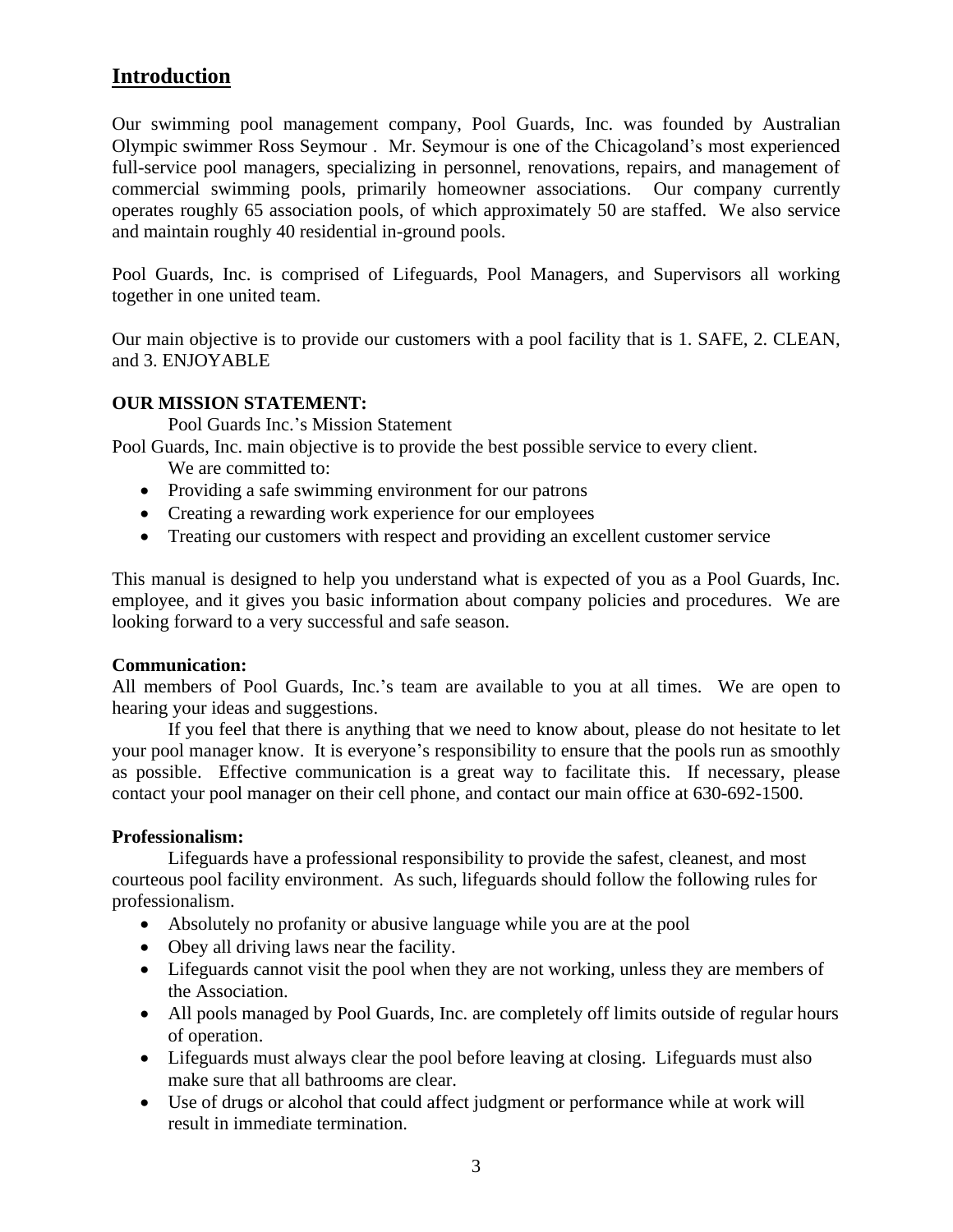- Cell phones are not permitted on the stand or while on duty. You cannot use your cellphone as a clock, you must use a watch.
	- o Cell phones are only allowed during guard breaks.
- Your friends and family members are not allowed at the pool.

Pool Guards, Inc. 520 N. Oakhurst Aurora, IL 60502 630-692-1500 630-692-1528 Fax

This manual may be modified at any time without notice by Pool Guards, Inc.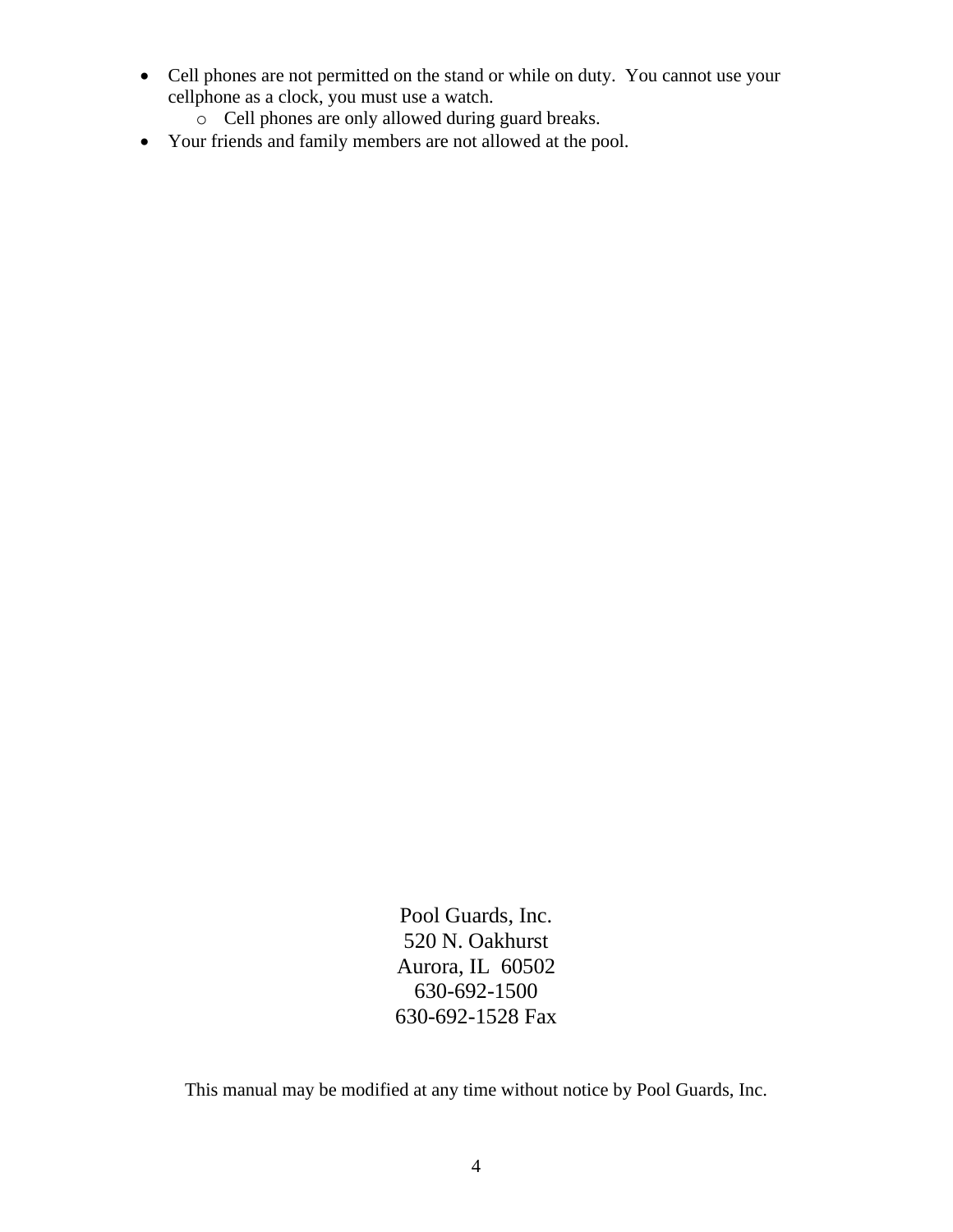# **Employee Responsibilities**

The pool staff provides a supervised environment that is safe, professional, and clean.

- 1. Report to duty at least 10 minutes before your assigned shift, dressed in proper uniform, and follow the opening shift procedures list.
- 2. Supervise the swimming facility with constant observation, using preventive lifeguarding techniques.
- 3. Enforce facility rules and regulations enacted by the facility's Board of Directors. Do not change the rules unless you get permission from the facility's Board of Directors.
- 4. All facilities must open and close based on the facility's specified time. Opening late or closing early will not be tolerated, and is cause for termination of employment.
- 5. The "Pool Closed" sign must be visible on all pool entrances when the facility is not open.
- 6. Maintain an organized and accurate sign-in log at pools that require it.
- 7. Maintain the cleanliness of the pool, bathrooms, pool deck, pool area, guardroom, and pump room, at all times.
- 8. Work to develop good relationships with the patrons at the facility.
- 9. All pools require some type of identification to enter the pool, many use pool passes or tags. Make sure that ALL people entering the pool have the necessary pass or tag. If they do not, they are not to enter the facility. If there is a question, they can contact the property management's office.
- 10. Maintain proper water chemistry according to the State Health Department.
- 11. If you arrive at your facility and there are signs of vandalism, contact the Pool Guards, Inc. office immediately.
- 12. If there is any indication of the water turning green or cloudy, call your pool manager immediately.
- 13. Inappropriate physical contact (public display of affection) is not acceptable in the pool area by patrons or staff. If this occurs from patrons, it must be addressed by the staff. If it occurs from staff, it is cause for termination of employment.
- 14. For single guard accounts "Adult Swims" must be called at ten (10) minutes to every hour. Everyone must exit the water. This is the time for staff members to check the water chemistry and cleanliness of the bathrooms. For multi guard accounts, "Adults Swims" may be called at ten (10) or fifteen (15) minutes to every hour. A staff member must be present to provide supervision.
- 15. If there are signs of fecal, vomit, or blood contamination, clear the pool and call the Pool Guards, Inc. office immediately at (630) 692-1500.

# **Rules and Regulations**

- 1. Employees are to obey all traffic laws, and drive safely in and around the pool parking lot, and the neighborhood served by the swimming facility.
- 2. Do not discuss pool problems with anyone other than your pool manager or someone at the Pool Guards, Inc. office.
- 3. Follow the TimeKeeper's policies and procedures in order to get paid.
- 4. Telephones are for Pool Guards, Inc. business only. Do not use the telephones for personal calls. You will be responsible for any bills on non-pay phones.
- 5. Personal cell phones must be turned off while on duty. No electronic devices are allowed while on duty (music players, DVD players, game devices, etc.). Posting on social media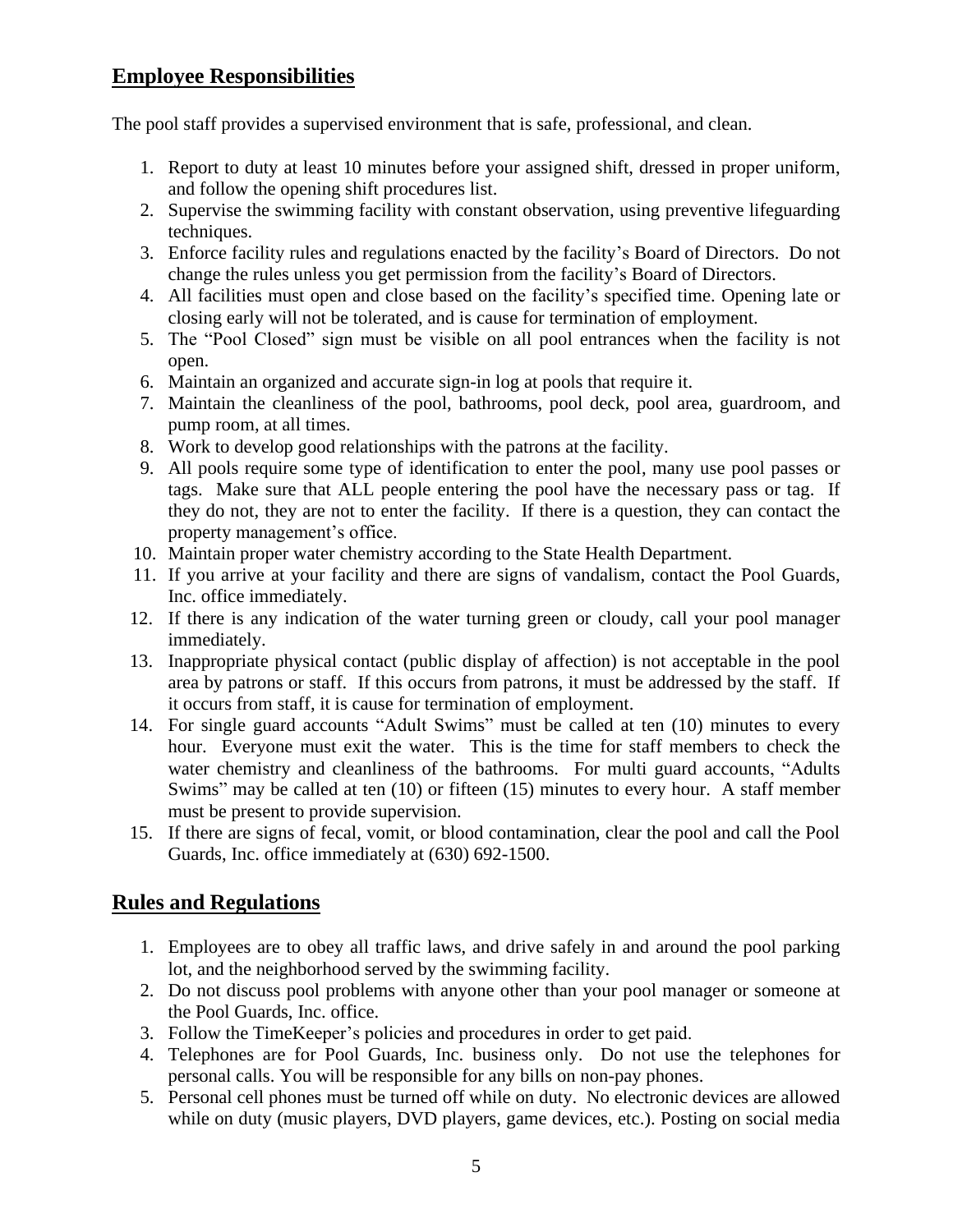while at work is strictly prohibited. No images of yourself or others shall be posted at the pool while on duty.

- 6. Employees must lifeguard from a sitting or standing position at appropriate lifeguard chair/stations as dictated by Pool Guards, Inc. Lifeguards not surveilling the pool in a proper manner shall be subject to disciplinary action/immediate termination to be determined by PGI personnel.
- 7. Employees must completely clear the pool area before leaving the pool at closing.
- 8. Any use of alcohol or other drugs before, or during work hours is prohibited. Vaping, smoking or use of e-cigarettes is also prohibited. Any staff member found using or in possession of drugs or alcohol while on duty, or working under the influence will be dismissed immediately. The use of profanity or abusive language while at the pool is not acceptable.
- 9. Employees are not to visit the pool(s) where they work when they are off duty unless they are members of the pool.
- 10. Employees are not permitted at the pool(s) after hours.
- 11. Do not leave valuables in an unlocked area during the day, and do not leave any valuables at the pool overnight. Pool Guards, Inc. will not be held responsible for lost or stolen items.
- 12. Under no circumstances are any employees allowed to leave the pool during his/her scheduled shift. Employees are to come to work prepared for the day. Leaving the pool to get lunch, or for any other reason, is prohibited. In the event an emergency, call your pool manager from the pool.
- 13. No dogs or other pets are permitted in the pool area at any time in accordance with Health Department regulations.
- 14. If your facility is equipped with a lifeguard chair, it is for employee use only! There is no jumping off the lifeguard chair by anyone in a non-emergency situation.
- 15. Under no circumstances are patrons allowed in the guardroom or filter area.
- 16. Under no circumstances are staff members to make comments to the media. If someone from the media appears at the pool, have them contact the Pool Guards office.
- 17. All Pool Guards employees are required to purchase and wear the appropriate uniform. New employees must purchase every piece of the uniform. Returning employees may reuse uniforms from prior years, however the uniform must be in acceptable condition.

## **Chemical Handling**

- 1. Chemicals must be labeled properly and stored in the pump room. Do not leave chemicals on the deck at any time. Do not mix chemicals together.
- 2. Do not let chemicals touch your skin. Handle all chemicals with care, and make sure to wear gloves.
- 3. All chemicals need to be stored in proper containers with the corresponding label in areas off limits to patrons.
- 4. Chemicals must be segregated by hazard classification.
- 5. Material Safety Data Sheets (MSDS), as required by OHSA, are provided in the pool forms bin. You must read and understand the MSDS before handling a chemical.
- 6. Personal protective equipment is provided for all employees in case of a blood contamination.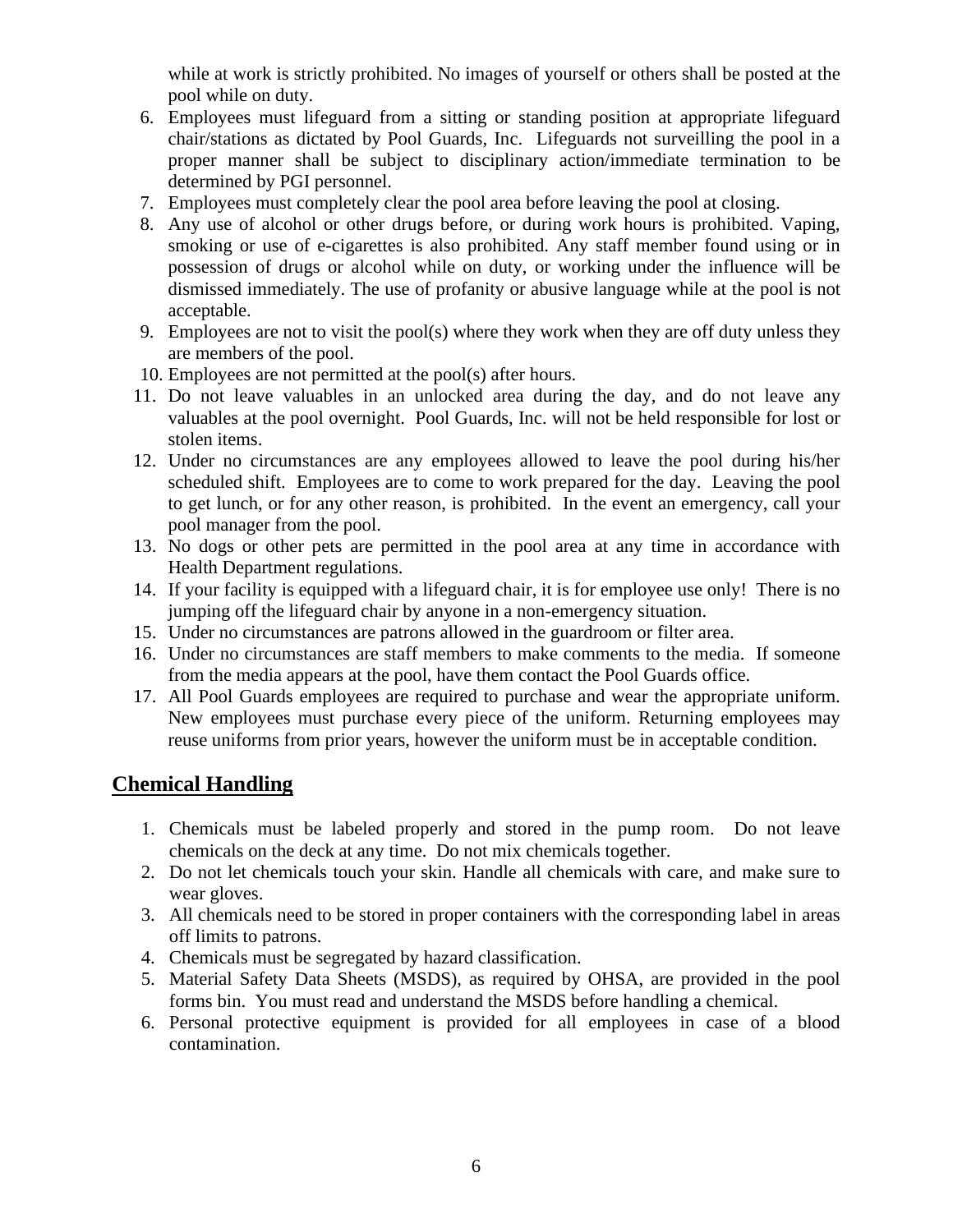# **Employee Health Precautions**

Skin Care: Melanoma skin cancer is the fastest growing form of cancer in the United States. The sun directly causes nine out of every ten cases of skin cancer. Prevention is a matter of guarding the skin against the unknown causes. Since the sun and its ultraviolet rays cause skin cancer, limiting the exposure of the skin to the sun and its ultraviolet rays is critical. Use the following forms of protection:

- Use sunblock that is SPF 30 or higher. It is imperative that the sunblock is waterproof, and applied to all areas of the body that are exposed to the sun. Apply sunblock according to the product directions.
- Cover your skin with clothing and sun shield items (i.e. hat, sunglasses).

Heat Injuries: Drink plenty of water and/or Gatorade type drinks throughout the day. This will replenish fluid loss due to the heat. Soda and other caffeine drinks cause dehydration and will make the problem much worse.

Electrical Equipment: Use care when working around electrical equipment. Take all necessary precautions:

- Wear rubber-soled shoes.
- Do not work with electrical equipment while standing in water, or while wet from being in the pool.
- If the pump room is flooded, DO NOT ENTER. Call your pool manager and the Pool Guards office immediately.

Vacuum Cart Hazards: When moving the pool vacuum cart, employees must do so cautiously. Be sure NOT to pull the vacuum cart directly behind you. Pushing the vacuum or pulling the vacuum to one's side will help prevent injury. Do not make sudden stops or turns while moving the cart. Be aware of the sharp corners on the vacuum's cart.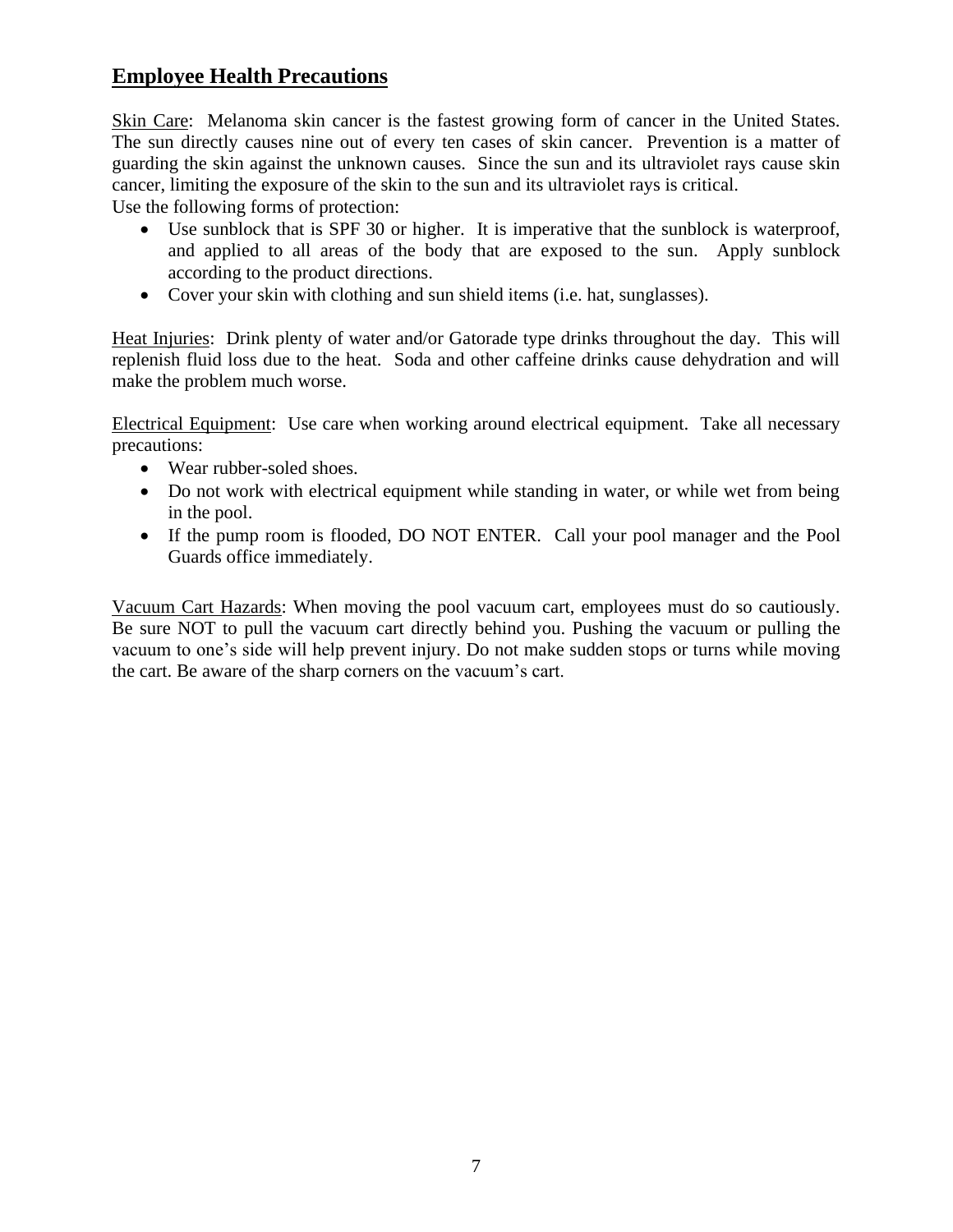## **Job Descriptions**

| <b>Title:</b> | <b>Lifeguard / Assistant Manager</b> |
|---------------|--------------------------------------|
| Requirements: | Lifeguard Training, CPR, First-Aid   |
| Reports to:   | Pool Manager and Supervisor          |

*Job Duties:*

- 1. Maintain safe swimming environment.
- 2. Check swimmers in at gate when assigned.
- 3. Maintain pool area keep clean.
- 4. Do cleaning chores as directed in the Opening/Second Shift Procedures Checklist.
- 5. Attend staff meetings when scheduled.
- 6. Be in uniform at all times.
- 7. Other duties as assigned.

#### *Assistant Manager: Additional Duties*

- 8. Assist Pool Manager with scheduling of staff and keeping pool clean.
- 9. Assist Pool Manager with chemical balance.

| <b>Title:</b> | <b>Pool Manager</b>                                                      |
|---------------|--------------------------------------------------------------------------|
| Requirements: | Must have current certification in Lifeguarding, First-Aid, CPR, and AED |
| Reports to:   | Supervisor and Office Management                                         |

#### *Job Duties:*

- 1. Enforce safety rules and specific pool regulations.
- 2. Maintain safe swimming environment.
- 3. Maintain clean pool and surrounding area.
- 4. Ensure facilities pool pass policies are being followed.
- 5. Assign and perform maintenance duties.
- 7. Maintain chlorine/bromine and pH levels according to Health Department regulations.
- 8. Backwash filters where required and maintain equipment to ensure proper working order.
- 9. Must remain available 24 hours a day, 7 days a week from mid-May to mid-September.
- 10. Maintain professional relationship with property manager.
- 10. Responsible for opening and closing the pool on schedule.
- 11. Hold pool staff meeting as needed.
- 12. Attend manager meetings held every other week to correspond with paydays.
- 13. Be in uniform at all times.
- 14. Make sure all Pool Guards, Inc. and Health Department's paperwork are filled out correctly and submitted in a timely manner.
- 15. Responsible for scheduling all pool hours of operation.
- 16. Responsible for being on-call for three (3) weekends during the summer.
- 17. Other duties as assigned.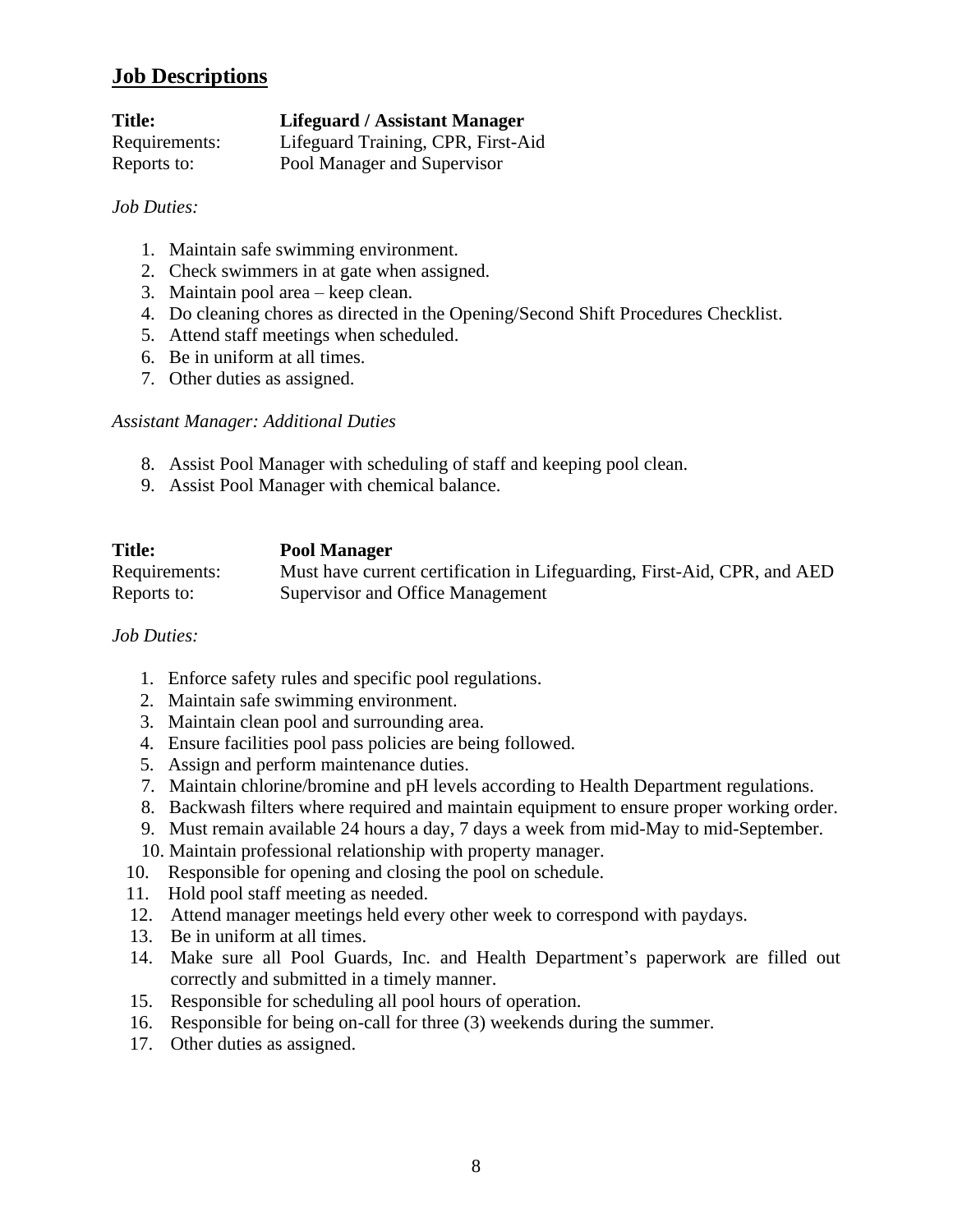# **Employee Paperwork**

The Pool Guards, Inc. office must have the following paperwork on file before an individual is able to work and get paid:

- Job application
- Employee data form includes tax form
- Employee contract
- Employee Handbook Agreement
- Copy of current certifications
- Covid-19 waiver
- Vacuum Waiver
- Work permit if under the age of 16

tIf you have not filled out the appropriate paperwork, please see your Pool Manager or Supervisor. You must complete this paperwork to receive your paycheck. If you move during the summer or fall, please contact the Pool Guards, Inc. office so employee files are current. Updated information is required for entering paychecks and W-2 reporting. We can only mail material to the address we have on file. Please make sure this information is kept current at all times.

# **Certifications**

It is the employee's responsibility to be sure that all certifications needed are kept current; this includes Lifeguard Training, CPR, and First Aid. Certifications must be current every day worked. If certifications are not current, please contact the DuPage Swimming Center office for certification class information and registration. Classes will be offered starting in mid-March and go throughout early August. There is a discounted class fee available to current Pool Guards, Inc. employees.

# **Uniforms**

All Pool Guards, Inc. employees must portray a responsible and professional image. Employees must report to work in a neat and clean appearance. In order to look professional, please adhere to the following guidelines:

- Every pool employee must wear the required Pool Guards, Inc. guard suit.
- It is advised to wear the Pool Guards, Inc. visor while on duty to reduce sun exposure on the face.
- It is advised that all pool employees wear sunglasses to protect your eyes from sun exposure.
- Alterations to Pool Guards, Inc. apparel are not permitted.
- Non-Pool Guards, Inc. apparel is not permitted while on duty.
- For the employee's safety, only studded earrings are permitted while on duty. Men with earrings may be required to remove them based on the property's requirements.
- Facial piercings may not be in while on duty.

If an employee reports to work without a uniform, they will be required to go get one without being paid. If an employee reports to work with a facial piercing, they will be required to remove it. If they do not, it will be grounds for employee dismissal.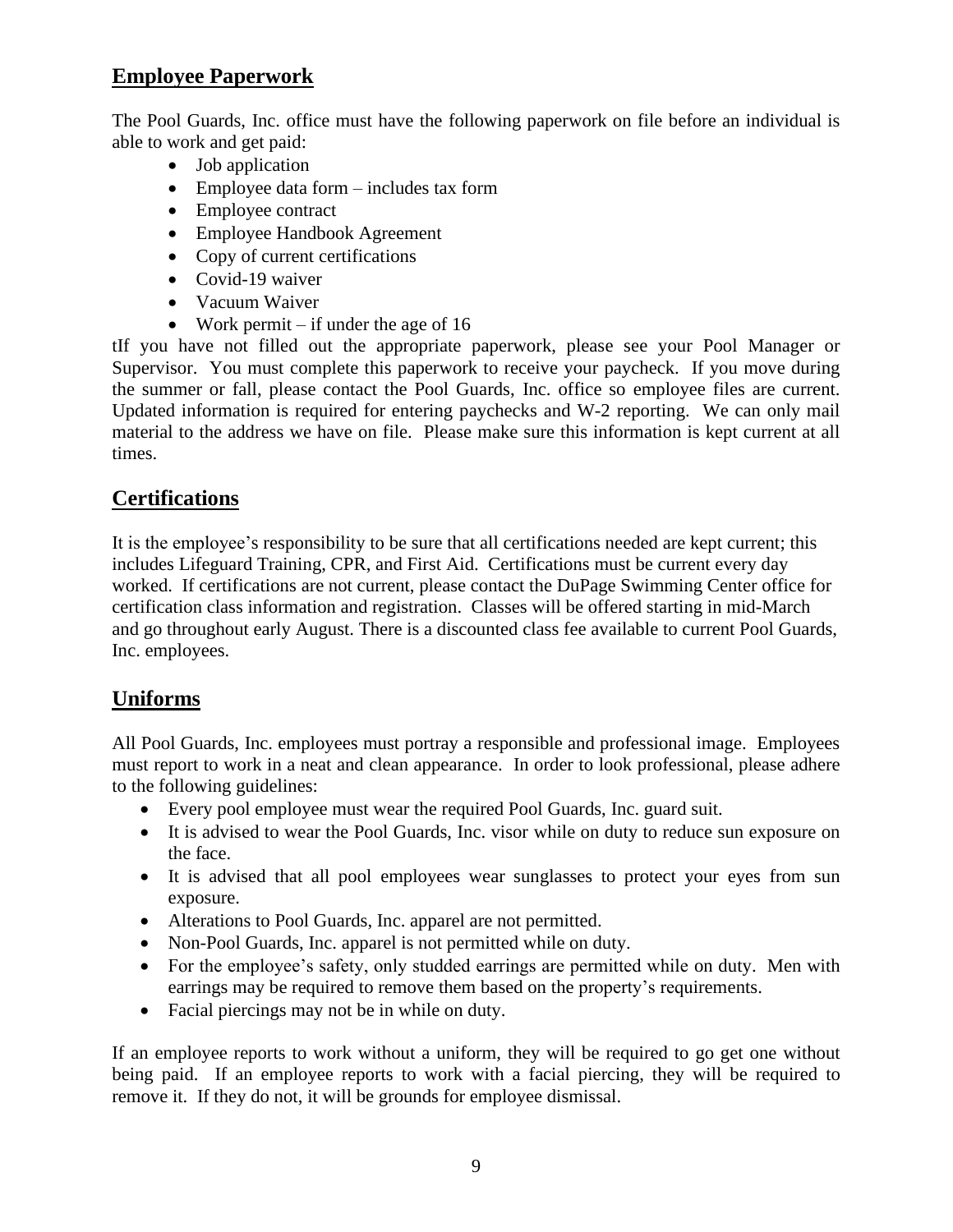# **Finding Substitutes**

If you must take time off or are in need of a substitute, **you must find your own replacement** and train them to the facility. They must have all the required qualifications for where you are working. You must notify your Pool Manager and Supervisor of any changes in the schedule at least one (1) week in advance. If you do not notify anyone of a substitute and they do not show up, you will be responsible for the shift. If you are too ill to work, your parent or guardian must notify your Pool Manager by 8:00am and then try to find a sub. Because lifeguarding is a temporary seasonal position, there is no paid time off. Vacation time must be submitted at the beginning of the season and be approved by your manager. Vacation forms will be available from your manager.

Not showing up for a shift, with or without notice, is NOT acceptable.

# **Time-Keeping System**

MyMitc is a web-based phone clock-in / clock-out app that eliminates the need to use time sheets. In order to correctly record the hours you work, you must always log in to MyMITC at the beginning and end of your scheduled shift. Please note:

- MyMITC uses geo tracking software. You cannot clock in or out from any other location.
- No Pool Guards, Inc. employee is permitted to clock in or out another employee. This will be viewed by Pool Guards, Inc. as an act of theft which can result in loss of employment and prosecution to the fullest extent of the law.
- If you forget to clock in or out, use the app to look at your timesheet. You are able to request modifications or edits to your timesheet from "My Timesheet" in the menu bar.
- If you have a problem when you clock in or out, please first alert your pool manager that you are having difficulties. If they are unable to help you, please email the office at [work@spmspools.com](mailto:work@spmspools.com) regarding your situation.
- Lifeguards will receive a unique password to clock in and out
	- 1. Lifeguards can also request to work shifts at other pools through MyMitc Portal
	- 2. You can check your timesheet and schedule to verify your hours
		- Any time card changes need to be approved through your pool manager
	- 3. Video tutorials regarding clocking in and out can be accessed through the MyMITCU portal.
- If you forget to clock in or out contact your pool manager.

# **Payroll**

Pay periods conclude every second Sunday with the following Thursday being payday. Each pay period is two (2) weeks in length except the first and last one, which include the Memorial Day weekend, and the Labor Day weekend. Time and a half is paid to all employees that actually work on Memorial Day, Fourth of July, and Labor Day. Paychecks are distributed to employees through the Pool Manager. There are a couple reasons you may not receive a paycheck:

• If pool keys have not been turned in when you stop working for the season, paychecks will be withheld until keys are received.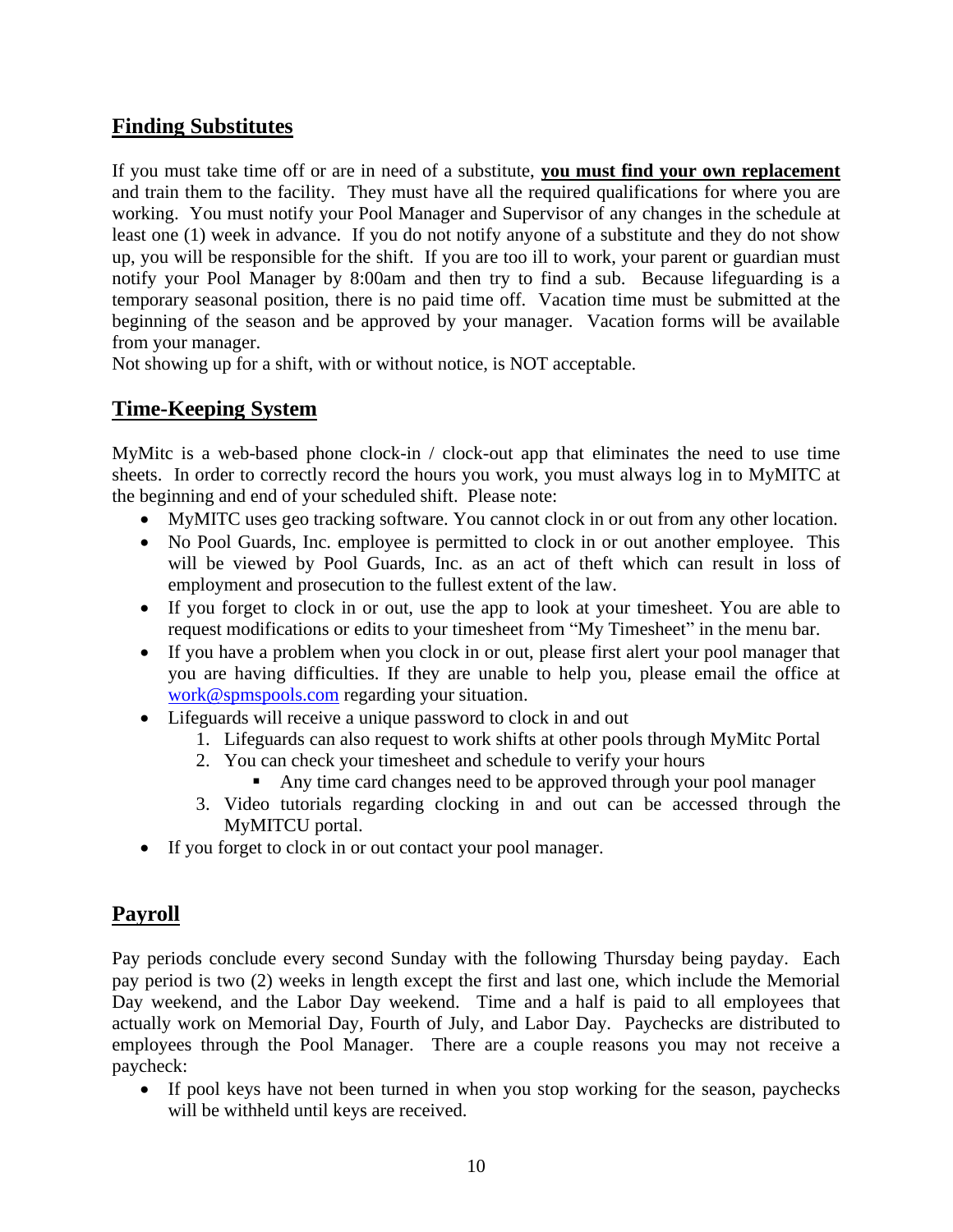- The last paycheck and W-2 are mailed to the address we have on file. If you have moved, please contact the office.
- All hours reported to our payroll company come from the TimeKeeper system. If you are not clocking in using the system, no hours will be reported.

If none of the above applies and you did not receive a paycheck for hours worked, please contact the Pool Guards, Inc. office.

# **Payroll Discrepancies**

If you have a discrepancy with a paycheck you have received, with either the number of hours, name spelling, address, social security number, tax exemptions, or with the pay rate, please follow these procedures:

- The discrepancy must be submitted via email or in writing, stating the problem, and (1) mailed to Pool Guards, Inc., 520 N. Oakhurst Dr., Aurora, IL 60502, (2) faxed to (630) 692-1528, or (3) emailed to *[work@spmspools.com](mailto:work@spmspools.com)* .
- If the pay rate is different than what you thought, please forward a copy of your approved employment agreement to our office. You should always have a copy of your current employment agreement for your records.
- All discrepancies and pay rate adjustments will be handled during the payroll cycle. Corrections will appear in your next paycheck. Please help us by not calling the office regarding payroll problems. This only slows down the process and does not allow us to help you as much as if you follow the procedure. Please submit all written discrepancies as soon as possible. All discrepancies received after noon on Monday (12:00PM) of payroll week will be held for processing until the next pay period.
- Any discrepancies not cleared up by the last payroll cycle will not be processed.

If your paycheck is lost or stolen, please contact the Pool Guards, Inc. office. We will deduct the stop payment fee (currently \$35) that the bank charges for this service. Once the stop payment is confirmed, the new check will be written.

We can reissue a check for 90 days after being issued; you must return the expired check to the Pool Guard's office. After 90 days the check is void and we will no longer reissue.

# **Inclement Weather Policy**

Inclement weather will happen on occasion during the summer season. It is imperative that staff members understand what their responsibilities are during these situations:

- All personnel must report to the pool for the morning shift. The pool is to remain open unless notified by the Pool Manager. Do not contact the office to leave; we will notify the Pool Managers when we authorize closing.
- Personnel will complete their daily tasks and work until dismissed by the Pool Manager.
- In the event of lingering inclement weather, you may be dismissed by your Pool Manager only. Even if the property says you may close, you must have verification from the Pool Manager.
- All personnel must remain on call during their scheduled hours for the day. Employees must be available to return back to the pool within 30 minutes, in the event the pool reopens.

In the case of a brief thunderstorm or lightning follow these procedures:

• Clear all swimmers from the pool.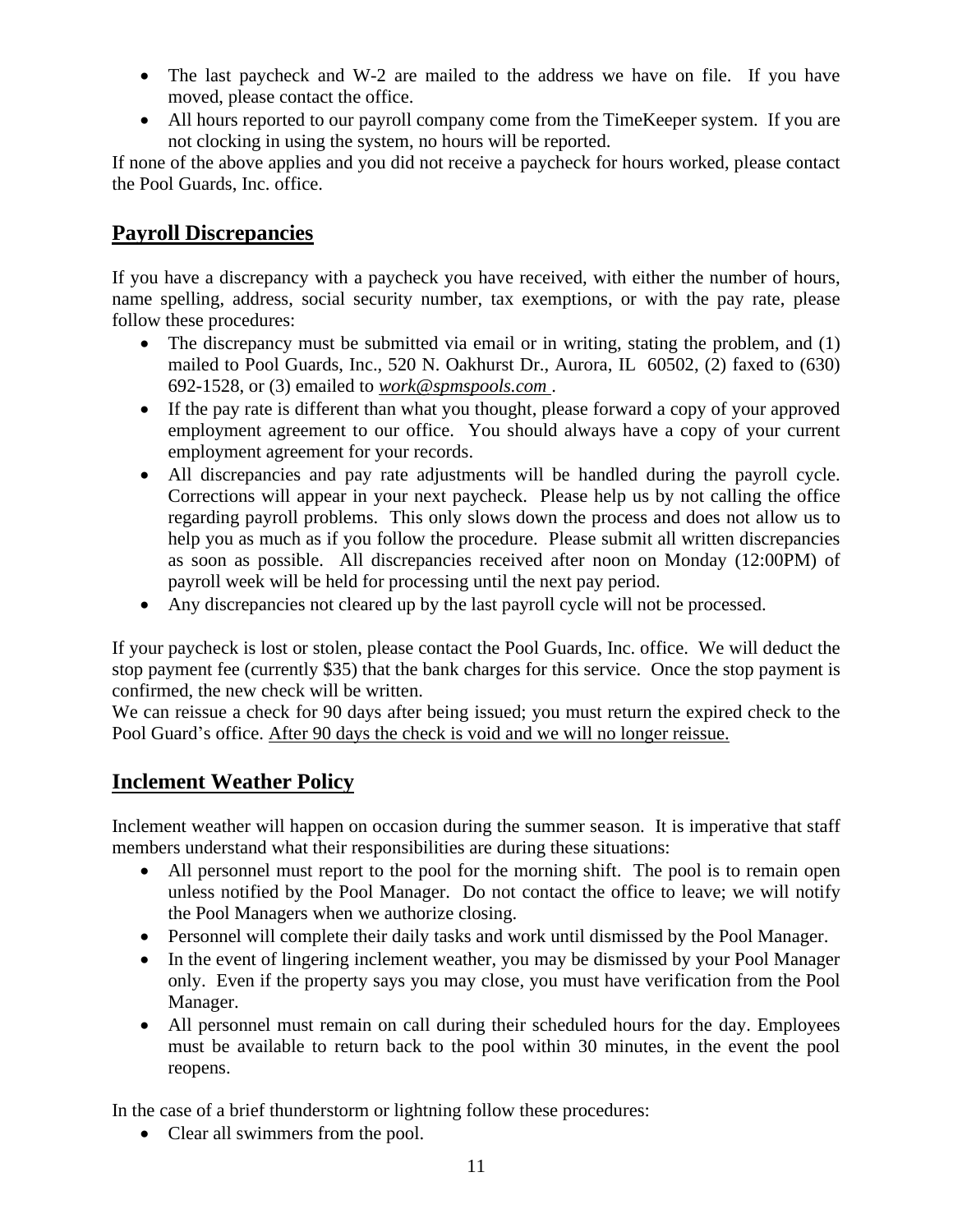- Keep swimmers out of the pool for 30 minutes after the last sound of thunder or last sighting of lightning.
- Stay at the pool and wait for the storm to pass.

## **Equal Opportunity and No Harassment Policy**

Pool Guards, Inc. is an Equal Opportunity Employer. Pool Guards, Inc. does not and will not tolerate discrimination based on color, race, sex, religion, citizenship, handicap, or age.

Harassment is defined as unwelcome comments, advances, or other offensive behaviors with regard to a person's gender, race, age, national origin, sexual orientation, etc. The term harassment includes, but is not limited to, slurs, jokes, other verbal, graphic or physical contact. It also includes sexual favors, unwelcome or offensive touching, and other graphic, verbal, or physical conduct.

Harassment of any kind, and by any individual employed by Pool Guards, Inc. will not be tolerated, and is due cause for immediate dismissal. If you are a victim of harassment by another employee or a patron at the pool, contact the Pool Guards, Inc. office immediately.

Reported matters will be investigated thoroughly, and where appropriate, disciplinary action will be taken including TERMINATION of the offending employee. Such investigation will include interviewing all potential witnesses. Management will maintain discretion and confidentiality in such investigation. No employee will be penalized in any way for reporting improper conduct.

Please bring any complaints and concerns to our attention so that we can resolve them.

Pool Guards, Inc. has a comprehensive Sexual Harassment Policy in compliance with the Illinois Department of Human Rights (IDHR), which addresses harassment which is sexual in nature. You completed a zoom training with Grant Simmons regarding Workplace Harrassment. At the completion of this training, you were sent a power point presentation detailing all of the information presented.

## **Handling Problems / Contacting the Office**

If you have any problems or questions, please contact your Pool Manager. If there is no response, call the office at (630) 692-1500. The office phones are answered generally from 9:00am to 5:00pm daily from the Memorial Day weekend to the Labor Day weekend. After hours there is an emergency phone number available on the voice mail.

## **Customer Service**

The success of Pool Guards, Inc. depends on each Lifeguard's ability to deal well with the people that they come into contact with at their facility. Every pool patron is your customer.

Try to ask yourself if you are doing a good job representing both yourself and our company. To achieve great customer service:

- Know that patrons get an impression of you, whether you know it or not
- Show initiative, and try to solve problems when appropriate
- Always smile and be friendly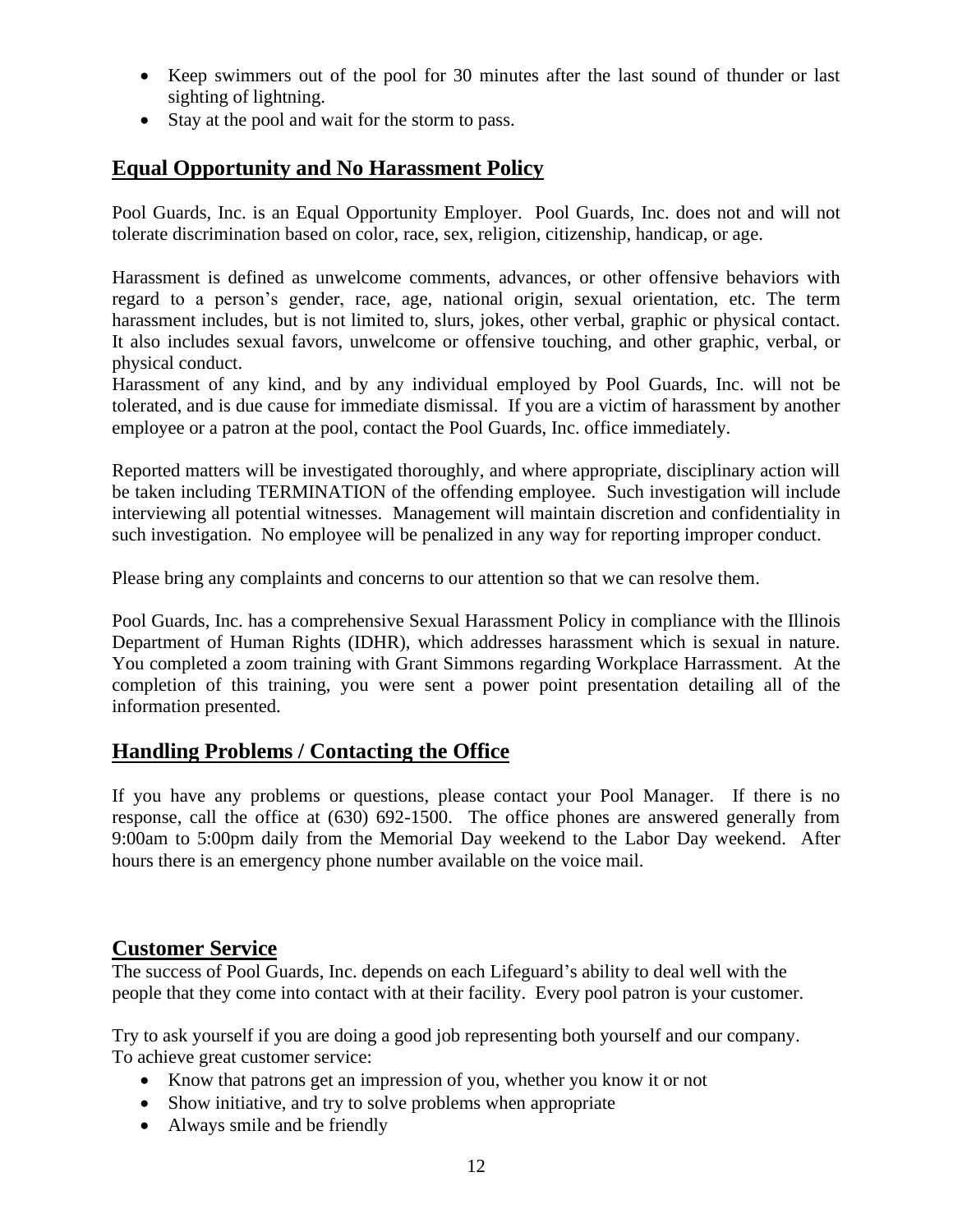- Do NOT communicate any staff issues to patrons
- Tell the patrons that you really do care about their pool experience
- Actively listen to patron complaints, and notify your pool manager of such complaint so that it can be addressed
- Always wear your uniform and lifeguard hip pack while on duty

## **Swim Lessons**

Swim lessons are offered at many of the pools we operate during the summer. If your pool does not offer swim lessons and you would like to start a program, please contact the DuPage Swimming Center office, as there is a structure that needs to be followed. No lessons may be offered without permission from the DuPage Swimming Center and the association. If you are teaching lessons, the pay rate is different than your guarding rate. Swim lessons are only paid during the DuPage payroll cycles and are based on information the office has received from each site.

# **End of the Season**

We encourage all our employees to work through the end of the season. However, returning to school, vacations, and other activities prohibit some lifeguards from working the entire summer. You can assist us by finding your replacement, which is part of the employment agreement. If you are unable to find a replacement, a referral is also appreciated. If your replacement or referrals are not certified, they can complete one of the training courses. Keep in mind that those individuals that help out receive higher consideration for the next season than those who don't. Make sure you have completed the following before leaving for the season:

- Make sure all pool keys are turned in to the Pool Manager.
- Make sure your address is correct at the office for your last check and W-2.
- Find a replacement and have them trained.
- Give the office and your manager at least 3 weeks written notice of your last work date.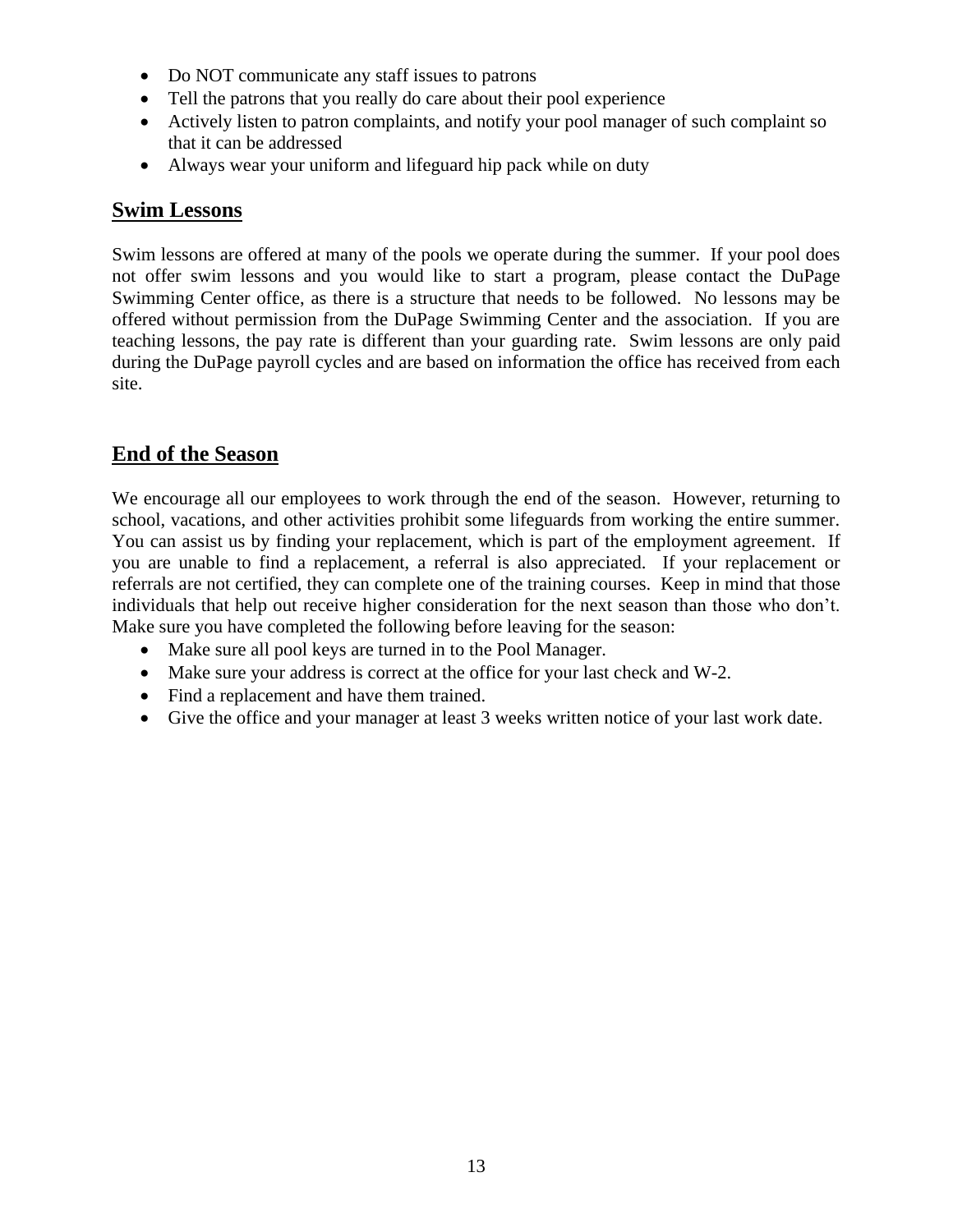# **Forms & Records**

## **Manager Shift Report /Daily Opening and Closing Checklist**

Located in the pool folder, these sheets must be filled twice daily and emailed to shiftreports@spmspools.com. This is our record of maintenance completed at the pool as well as chemical levels. As part of the facility training, your Pool Manager will show you the form and how to fill it out.

## **Health Department Form**

Located in the pool folder, this sheet must be filled out every day in accordance with Health Department regulations. These forms must be filled out legibly as we have to store them in case of a Health Department audit.

## **Accident Report**

The accident reports are very important documents. Please fill out these reports as completely and with as much detail as possible. Witnesses are essential. You must get names, addresses, and phone numbers. Details concerning the nature and location of the injury are also important to include.

Accident reports must be filled out for any accident or injury, immediately following the incident. If you are in doubt about whether the injury warrants filling out a report, **do it**. The report must be filed with the Pool Guards, Inc. office as soon as possible (give to your Pool Manager).

# **Rescue Report**

The rescue reports must be filled out for any and all rescues performed, no matter the severity. Please fill out these reports as completely and with as much detail as possible. Keeping a record of all the rescues that are performed is important to have on file.

## **Employee Discipline Form**

Located in the pool folder, this must be filled out if there is any type of patron conflict. Make sure it is filled out completely and turned in to the Pool Manager. Without this completed form, the office may not be able to back-up any discipline action that has been taken by the pool employee. Most property managers are very cooperative with discipline action, especially if there is something in writing if the situation is ever disputed.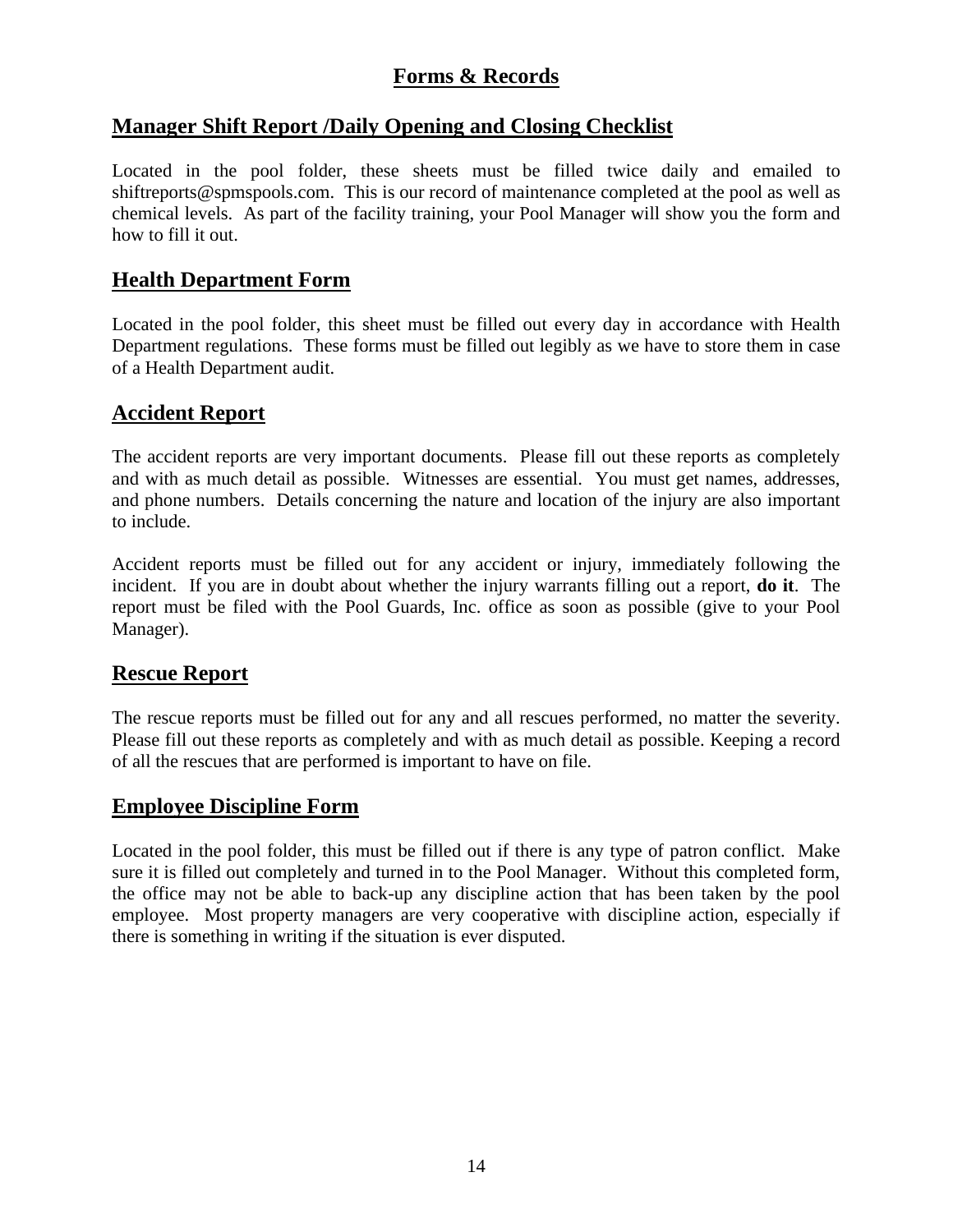# **Daily Duties**

# **Pool Rules Enforcement**

Each pool has a specific set of rules and regulations and is located in the pool folder. Your Pool Manager will also give you a copy; familiarize yourself with them and enforce them. When enforcing the pool rules and regulations, be firm yet courteous. Spot bad behavior and do not ignore it. Patrons will test you early in the season. Never use profanity or physical violence to control a situation. If you are having trouble with a specific patron, fill out a conflict form and contact the Pool Guards, Inc. office.

Child Discipline Procedure:

- 1. **First Violation** of any rule: Explain the reason for the rule and warn the person that they must follow the rules in order to use the pool.
- 2. **Second Violation** of any rule in the same day: Have the person "sit out" for 10-15 minutes. Be sure they understand that they will not be allowed to use the pool unless they obey the rule, and that one more infraction will result in termination of pool privileges for the day.
- 3. **Third Violation** of any rule in the same day: Expel the person from the pool for the day and complete a conflict form. When expelled, contact the Pool Manager immediately. When completing the conflict form, make sure you only list the facts; do not include opinions or personal thoughts.

## 4. **Move immediately to the third violation procedure for the following**:

- Flagrant or intentional violation of the rule
- Vandalism
- Swearing at or being grossly disrespectful to a lifeguard
- Fighting
- Profanity
- Other major violations
- 5. If young children repeatedly violate pool rules, approach the parent in a polite manner and ask for assistance in controlling their child.
- 6. Do not use any other forms of discipline. Do not have the individual who violates a rule do chores around the pool as punishment.

Adult Discipline Procedure:

- 1. Tactfully, walk over to the adult to discuss the problem in a polite way. Do not be confrontational, and use your whistle only as a last resort.
- 2. If an adult refuses to follow a rule, do not create a scene. Respectfully, walk away from the situation and call the police. Make sure a conflict form is completed and contact the Pool Guards, Inc. office.

Pool Guards, Inc. employees are not to take any abuse from pool patrons. If there is a situation that has gotten out of control or if you feel threatened, do not hesitate to call the police. Make sure a conflict form is completely filled out and contact the Pool Guards, Inc. office.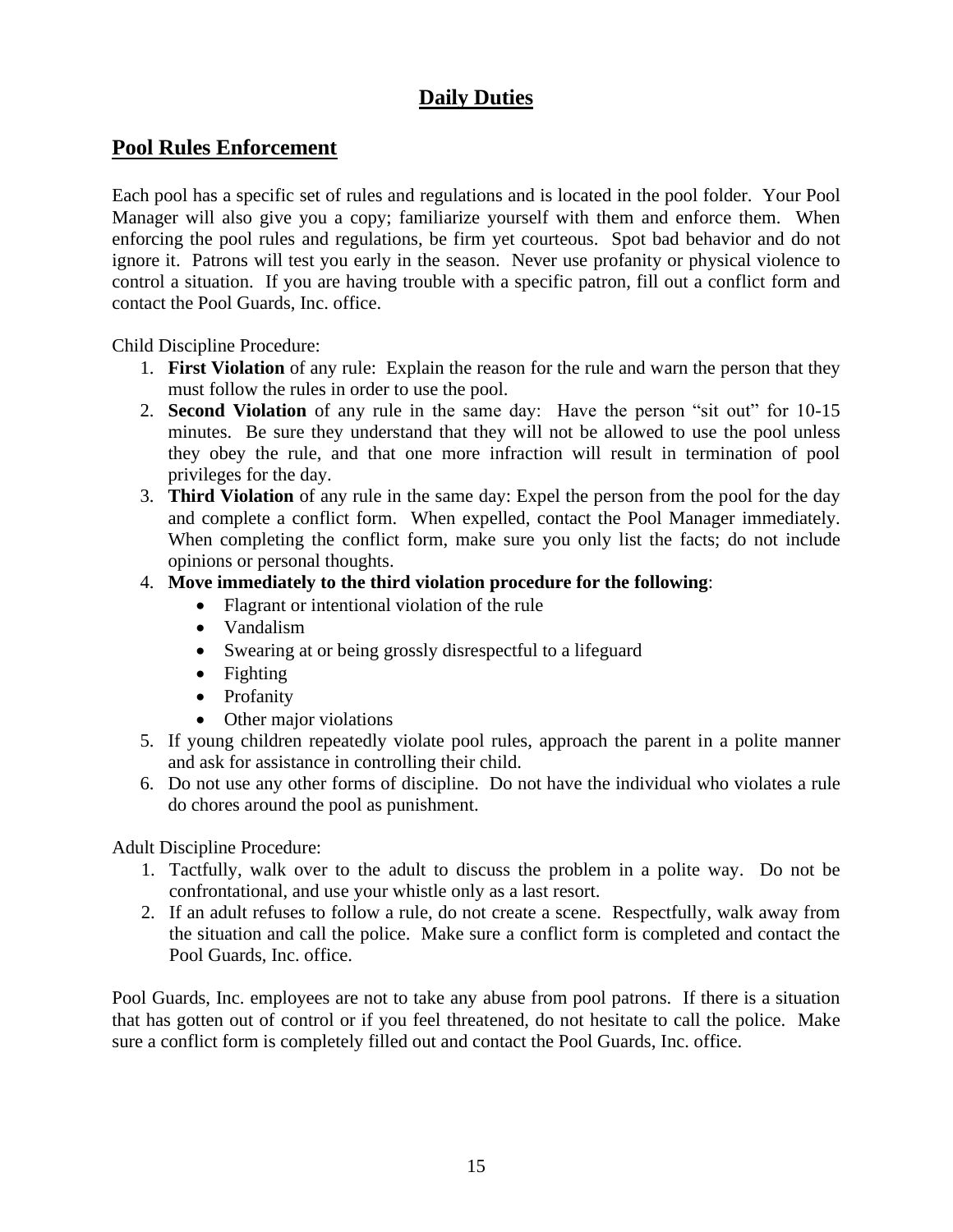# **Pool Chemistry**

All pools are chemically balanced in the beginning of the season. The main things to be concerned about are:

- Chlorine Levels: Chlorine is an oxidizer chemical that attaches itself to germs, bacteria, and other foreign substances in the pool. Chlorine must always be present in swimming pools; otherwise, it becomes a breeding ground for bacteria, algae, and other germs. If the chlorine level is below 1.0ppm when you report to work in the morning, contact your Pool Manager immediately. If there is no response, contact the Pool Guards, Inc. office. Ideally the chlorine level should be maintained between 2.5ppm and 4.0ppm.
- PH Levels: pH is not a chemical, but rather a scale of acidity or alkalinity of the water. Chlorine is pH dependent and will work best at a pH of 7.4. The acceptable range is 7.2 to 7.8. If the pH goes outside this range, chlorine becomes less effective and can cause other problems to the pool and equipment. If the pH is out of the acceptable range during your shift, contact your Pool Manager immediately. If there is no response, contact the Pool Guards, Inc. office.

# **Chemical Testing**

- Chlorine/Bromine Test: Use the blue Taylor test kit
	- 1. Rinse and fill Chlorine/Bromine cell to mark with water to be tested.
	- 2. Add 5 drops reagent #0001 (yellow cap, clear bottle).
	- 3. Add 5 drops reagent #0002 (yellow cap, brown bottle).
	- 4. Cap and invert to mix.
	- 5. Match color with color standard. Record as parts per million.
	- 6. **WARNING:** High chlorine/bromine levels will bleach out your sample (turn clear). Watch sample carefully as Reagent #2 is added. If high levels are present, the sample will flash red then turn clear.
- PH Test: Use the blue Taylor test kit
	- 1. Rinse and fill pH cell to mark with water to be tested.
	- 2. Add 5 drops of Reagent #0004 (red cap, clear bottle)
	- 3. Cap and invert to mix.
	- 4. Match color with color standard. Record as pH units.
	- **5. WARNING:** High chlorine/bromine levels will affect the reliability of a pH indicator test. If the chlorine/bromine levels are high, add 2 drops of Reagent #7 (green cap, clear bottle) to vial before starting test.

# **Chemical Adjustment**

MAKE SURE YOU PROTECT YOURSELF WHILE DEALING WITH CHEMICALS. PROTECTIVE EYEWEAR AND GLOVES MUST BE WORN. AVOID CONTACT WITH EYES, SKIN, AND CLOTHING. AVOID BREATHING CHEMICAL FUMES. WASH YOUR HAND THOROUGHLY AFTER HANDLING CHEMICALS.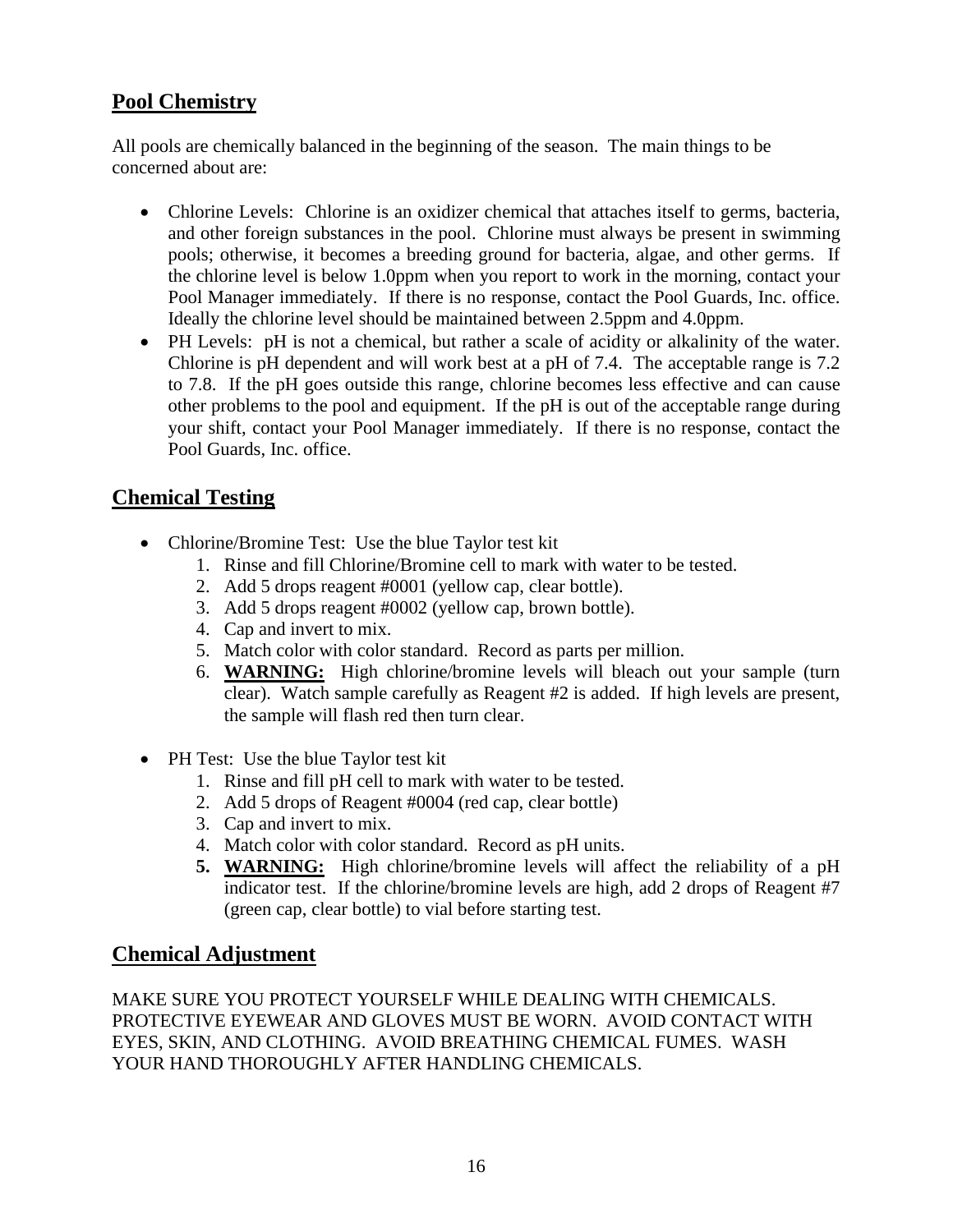- 1. Chlorine: To raise chlorine levels, add small amounts of Granular Chlorine (DiChlor) to the perimeter of the pool when there is no one swimming. Continually test to make sure level does not get too high.
- 2. pH: pH can be lowered by adding small amounts of Dry Acid (pH decreaser) to the perimeter of the pool when there is no one swimming. PH can be raised by adding small amounts of Sodium Carbonate (Soda Ash, pH increaser) to the perimeter of the pool when there is no one swimming. Continually test to make sure levels get to the acceptable range.

#### **IT IS THE MANAGER'S OR ASSISTANT MANAGER'S RESPONSIBILITY TO PERFORM CHEMICAL BALANCING.**

## **FOR CHEMICAL EXPOSURE, CONSULT THE MATERIAL SAFETY DATA SHEETS (MSDS) FOUND IN THE POOL FOLDER!**

# **Pool Cleaning & Maintenance**

There are procedures to follow whether you are opening the pool, working a mid-day shift, or closing the pool. These procedures are outlined on the opening and second shift procedures list. Make sure items that are designated as opening or second shift tasks are completed during that shift, *do not assume the person working the next shift will take care of it*.

**Brushing:** There is no better way to avoid algae than brushing. Each pool has a brush that gets attached to the vacuum pole. You should brush daily, focusing on the walls and the deep end. Use especially if there is visible algae growth.

**Vacuuming:** Vacuuming should be done as often as possible. Again, some pools must be vacuumed daily while others can get by with just brushing for a few days. The only way to determine the need for vacuuming is how much dirt is on the pool bottom. If there is even one leaf on the bottom, then the pool should be vacuumed.

• Most commercial pools have either a separate vacuum system, or you must vacuum through the skimmer. In either case, the hose must be primed (filled with water) before attaching to vacuum suction. If vacuuming through a skimmer, close the main drain to get better suction. Remember not to take the vacuum head out of the water once suction has been established. Your Pool Manager will show you how to vacuum your pool.

**Cleaning Procedure for Fecal Matter / Vomit in Pool:** It is very important to handle the situation promptly and professionally. If someone comes to you and says there is something in the pool, do not disregard them; take a look. If you do suspect fecal matter or vomit in the pool, follow these guidelines:

- Clear the pool of swimmers.
- Use skimmer net and vacuum to remove any solid material and dispose of properly.
- Test water to determine chlorine level.
- Call the Pool Guards, Inc. office for directions.

**Other Duties:** Other duties are outlined on the Daily Maintenance Sheet found at every pool. It is important that this form is filled out completely every day. Make sure you initial duties that you performed.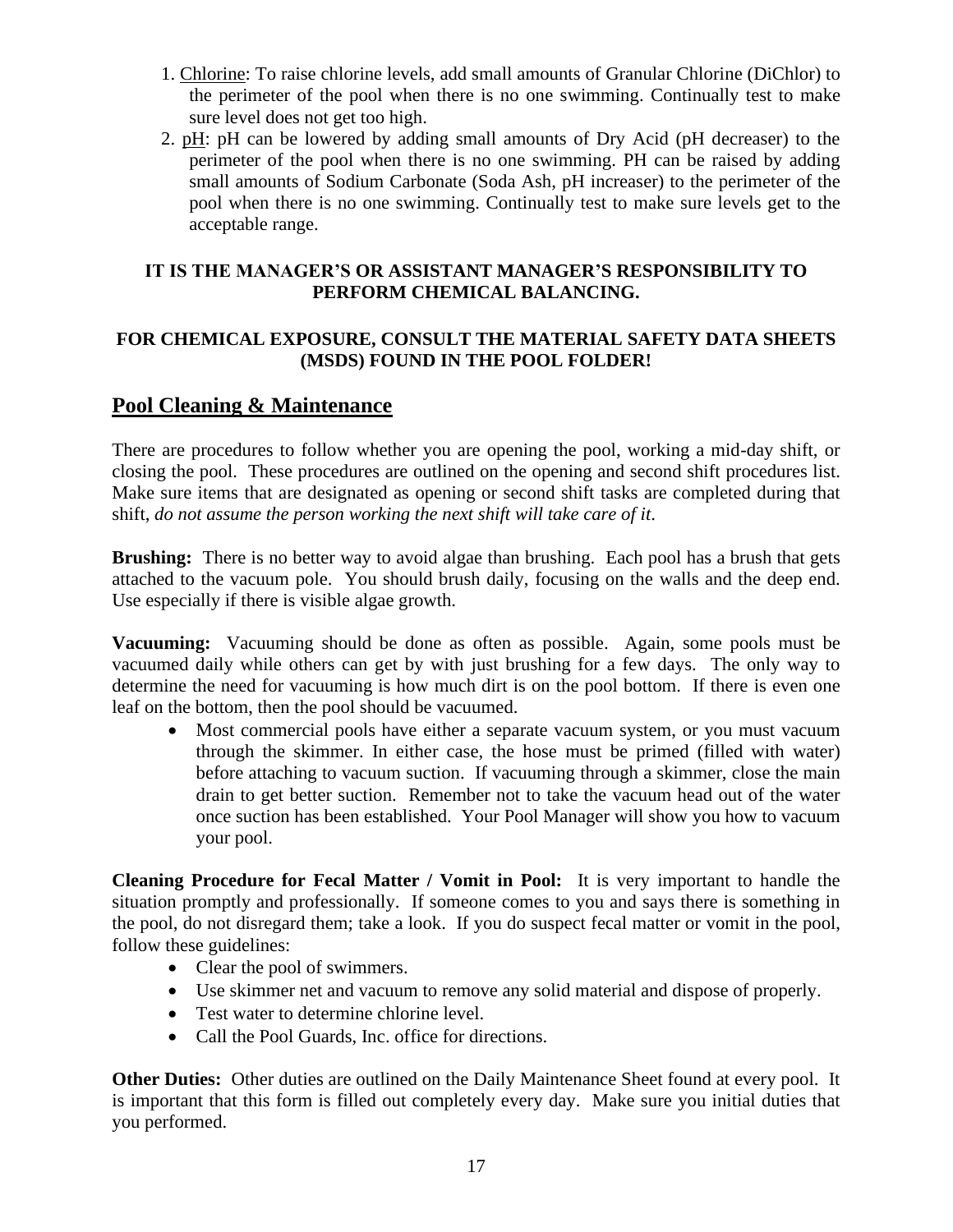# **Bathroom Facility Maintenance**

Bathrooms and locker room facilities must be hosed down, or mopped, and cleaned every hour and as often as necessary. SPMS provides the cleaning supplies for most pools, so make sure you have the necessary items to clean. For pools that provide their own cleaning supplies, make sure the Pool Manager is notified if additional items are needed or running low. Bathrooms that are dirty make a bad impression, and in many cases, results in our company losing the account for the following year. You must do the following every day and as often as needed:

- Inspect bathrooms for loose debris such as paper, trash, etc.
- Clean sinks, toilets, urinals, mirrors, and counters.
- Hose down or mop floor.
- Follow all COVID-19 cleaning procedures as directed.

All trash cans must be emptied and cleaned out every day, and as often as needed. Hot summer days make for very nasty trash, but not if taken care of and cleaned up.

## **Operations**

#### **Flow Meters**

Flow meters display the flow in gallons per minute of the pool water through the filtration equipment. However, the flow meters sometimes get stuck. You may carefully tap the pipe under the flow meter to knock the flow bead loose. If that doesn't work contact your Pool Manager.

#### **Pumps**

Make sure you check pumps for overheating and any loud and straining noises. Report these problems to your Pool Manager or Supervisor immediately. Many times the pump may have lost prime. If the gauges on the filter read "0", turn off the pump and call the Pool Guards office immediately.

#### **Chlorinators**

The chlorinators used at most of our pools are called erosion feeders. The only way they work is if the pool pump and filters are running. If the pump has been off for a long period of time, do not remove the chlorinator lid due to a build up of toxic fumes. Because the chlorinators work with the pump, do not take the lid off while the pump is on. If your Pool Manager trains you on filling the chlorinator, only then should you attempt to remove the lid or add chlorine tablets to the feeder.

A couple pools use chlorine feeders. Chlorine is fed from a large bucket through a chlorine pump into the pool filter lines. These types of feeders operate independently of the pump and filter system, but need to be kept filled to prevent the feeder motor from burning out. The chemical mix in the bucket is a mixture of granular chlorine and water. If your Pool Manager trains you on filling the chlorine feeder bucket, only then should you attempt to remove the lid or add granular chlorine to the bucket.